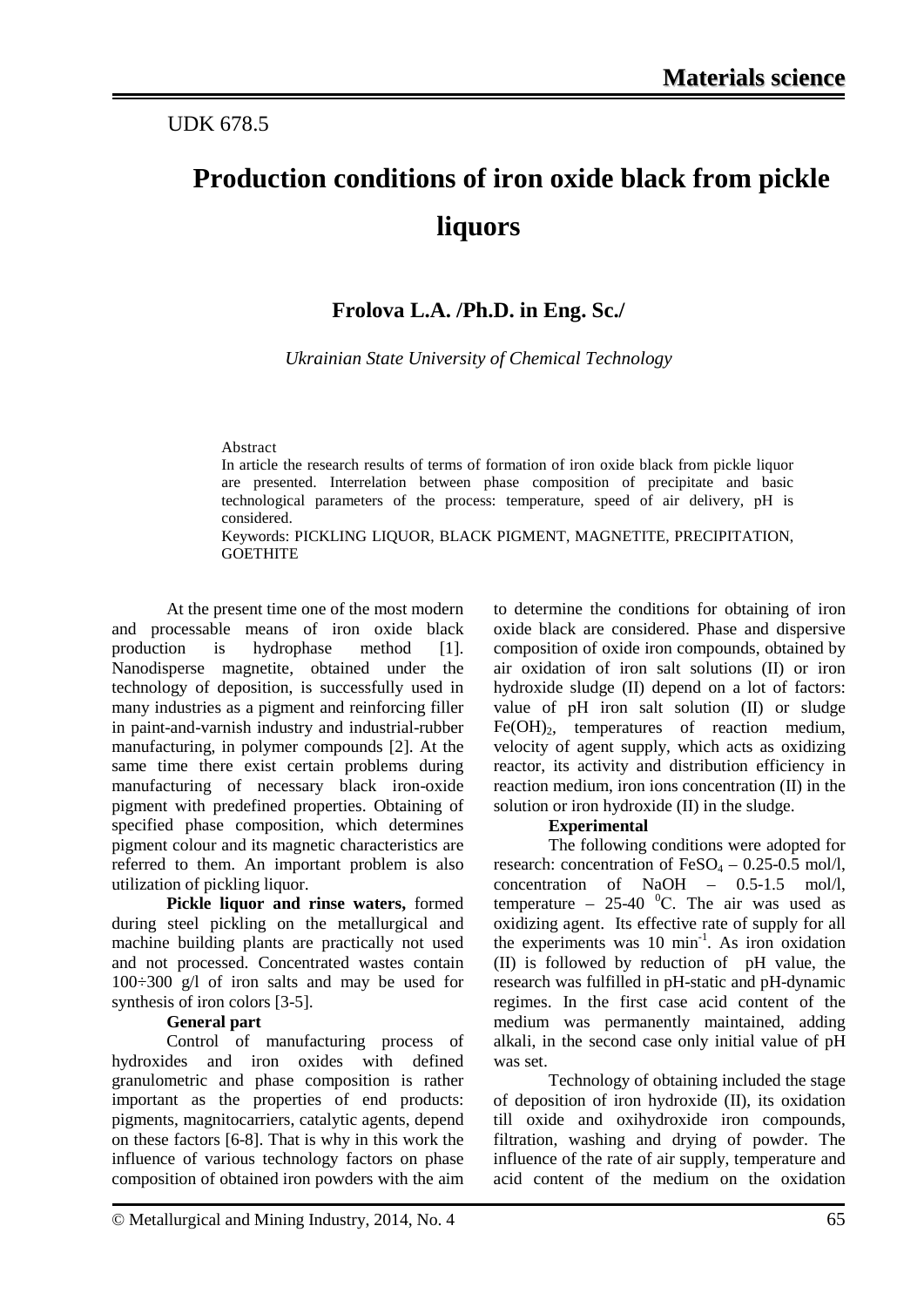process was investigated. Phase composition of powders was determined on the diffractometer DRON-2.

The researches show that phase composition of the obtained product to a great degree depends on the pH composition. With the increase of pH from 6 to 12 and at the similar synthesis parameters there is the following sequence of phase formation:  $\gamma$  - FeOOH -  $\alpha$  - $FeOOH - Fe<sub>3</sub>O<sub>4</sub>$ .

 $Fe<sub>3</sub>O<sub>4</sub>$  is formed with further increase of pH solution. The influence of pH solution in pHstatic regime are presented in the figure 1,3, pHdynamic – in the figure 2. Analysis of dependences testifies that in pH- static and pH-dynamic regimes the conditions of obtaining of magnetite are similar to: pH=9-12, t=20-60 <sup>0</sup>C.

To find out regularities of changing of phase composition of obtained oxide iron compounds at temperature changes and rate of air supply, the researches at  $pH = 9$ , temperature interval  $20-60$  °C and rate of air supply 4-12 min<sup>-</sup> 1 were fulfilled.

Process end was determined according to the information of changing of oxidation-reduction potential of the system and time of oxidation till achieving potential of constant value.

 $\alpha$  - FeOOH и Fe<sub>3</sub>O<sub>4</sub>



**Figure 1.** Dependence of phase composition of the obtained residual in the system  $FeSO<sub>4</sub>$  - NaOH - H<sub>2</sub>O - $O<sub>2</sub>$ , on the temperature and pH solution in pH-static regime :1 - Fe<sub>3</sub>O<sub>4</sub>, 2 - α - FeOOH, 3 - α - FeOOH +  $Fe<sub>3</sub>O<sub>4</sub>$ , 4 - γ - FeOOH



Figure 2. Dependence of phase composition of residual obtained in the system  $FeSO_4$  - NaOH - H<sub>2</sub>O - O<sub>2</sub> on the temperature and pH solution in pH – dynamic regime: 1  $-$  Fe<sub>3</sub>O<sub>4</sub>; 2 -  $\alpha$  - FeOOH



**Figure 3.** Dependence of phase composition of obtained residual in the system  $Fe(OH)_2$  -  $H_2O$  -  $O_2$  on the temperature and rate of air supply in pH-static regime  $(pH=9)$ 

It has been found out that the end product of oxidation of iron hydroxide (II) depending on the parameters of synthesis may be iron oxyhydroxide (III) of  $\alpha$  -modification, mixed iron oxide (II) and (III) or binary mixture.

According to the data of dependences of phase composition of products, being formed during oxidation of iron hydroxide (II), on the parameters of synthesis, there was built system diagram (fig. 3), where in the temperature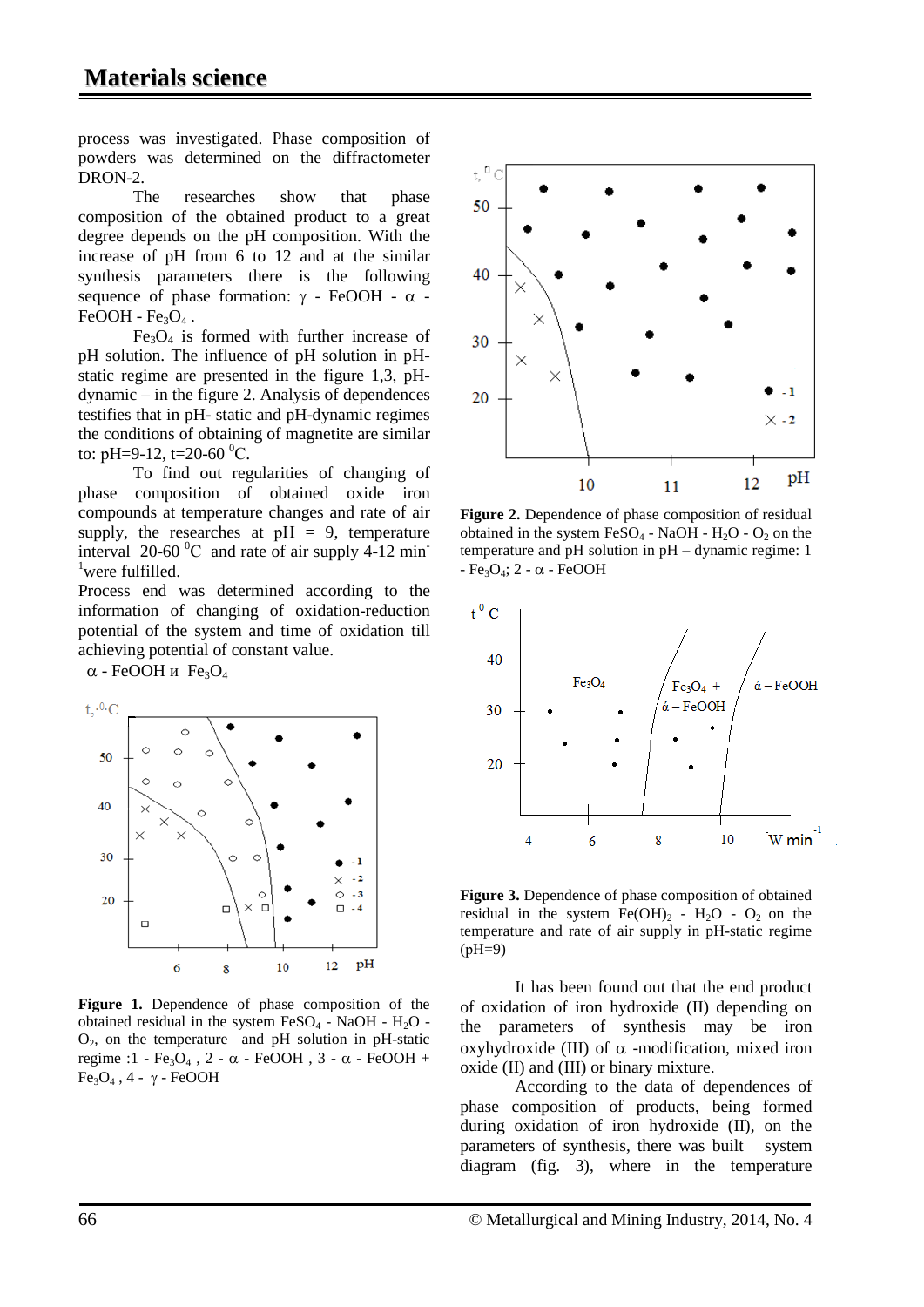coordinates - rate of air supply areas of dominant formations each of the phases are reflected.

The diagram reflects the influence of temperature and rate of air supply on the phase composition of oxide iron compounds.

As far as the prime product is magnetite, optimal conditions are the temperature 40-50  $\mathrm{^0C}$ and effective rate of air supply  $4-6$  min<sup>-1</sup>.

Microphotography of the obtained magnetite powder is presented in the figure 4. As one may see from the figure, average particle size of magnetite is 0.1-1 mkm.



**Figure 4.** Microphotography of magnetite Principal technological scheme of installation for manufacturing of iron oxide black is shown in the figure 5.

Concentration of ferric sulphate in the pickling liquor is predetermined and necessary amount of ferric sulphate or water are doped. Total concentration of  $FeSO<sub>4</sub>$  in solution should be within the limits 100-120 g/l. Caustic liquor is prepared in separate aggregate, where the necessary volume of desolt artesian water is added, the temperature 22°С is kept and the alkali to the concentration (60 g/l) is added. Ready solution is poured into the collecting box and then pumped into the daily batchbox.

Considering the duration of the process of black pigment manufacturing, for increase in productivity there provided the usage of largecapacity reaction vessels  $(18-25 \text{ m}^3)$ , which provides also averaging of the properties of formed magnetite. The vessel is supplied with barbator for air feed, mixing machine or steam heating.

Addition of alcali liquor is stopped when not precipitated ferric sulphate is absent and рН of the medium 9-10 is achieved. After this the suspension is soaked in the reaction cell within 1 hour and is pumped into collectors. From collectors the suspension with the help of impeller pump goes to the automatic chamber filter press, where filtration, washing from ions  $SO_4^{2-}$ , extraction, drying and unloading are performed. After filtration the pigment in the form of paste with moisture content50±5% is fed into cylinder drier (turbine-flange for example) with the help of band conveyer. The drier consists of annular circular flanges, fixed on the stands and rotating around central axis. The flanges are divided into separate sectors. Dryable pigment enters through the feed track on all the sectors of upper flange and remains in them within one rotation.

In such a way drying occurs in the thin layer with continuous surface-renewall of evaporation area. To exclude overwork of the powder on the stages of drying – dehydrationrecovery, the drum of the dryer is fitted with narrowed at the ends noses made of refractory steel, meant for equilibrium distribution of gas flows of nitrogen and deentrainment of powder, there are also doors, which are fixed with the help of loops.

Dryer drum is installed with the help of telpher into heated furnace chamber in such a way that the drum bandages were located on the live rollers, connecting branches of nitrogen supply are hooked up with corresponding door, and then the furnace door is closed. Rotating mechanism and heating of the furnace is turned on. Relay switch, which controls the heating of the machine, is installed on the standard conditions.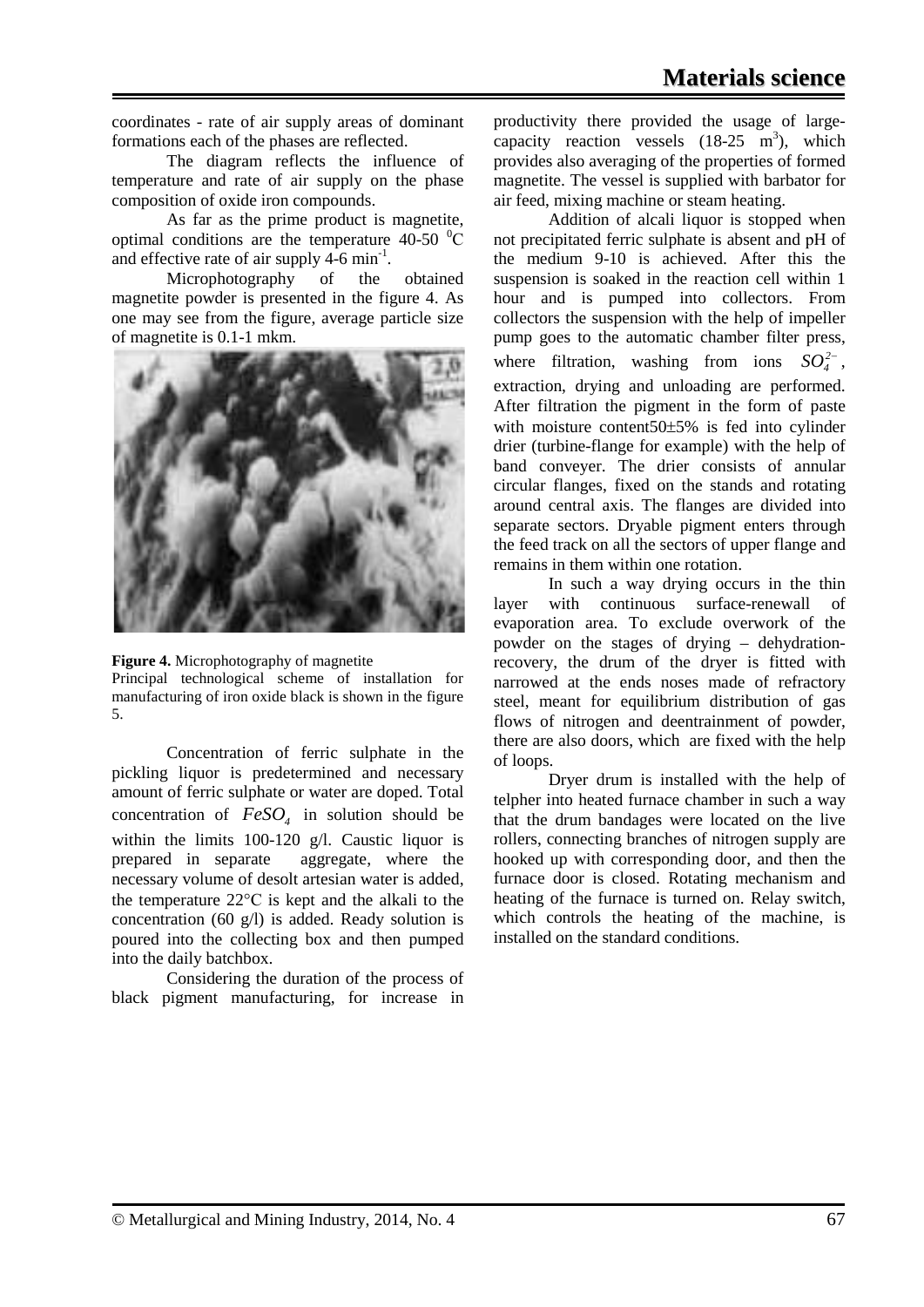

**Figure 5.** Process scheme ofpilot-plant equipment for manufacturing of iron oxide black: 1,2 - supply tank of pickling liquor, *NaOH* ; 3 – reaction cell; 4 - press filter; 5 – batchbox; 6 - cylinder drier; 7,8,9 - shutoff cock.

## **Conclusions**

As can be seen from the above, in result of undertaken studies, it was stated that phase composition of oxide iron compounds, obtained by air oxidation of salt solutions of iron (II), depends on the value of pH, concentration used for deposition of alkali, temperature of reaction medium, agent rate of supply, which acts as oxidizing reactor, its activity and distribution efficiency in the reaction medium, concentration of iron ions (II) in solution.

#### **References**

- 1. K.Przepiera , A.Przepiera. Kinetics of thermal transformations of precipitated magnetite and goethite. (2001) *J. Therm. Anal. and Colorim*. 65. No2. P. 497-503.
- 2. V.S.Zaitsev , D.S.Filimonov I.A.Presnyakov , R. I.Ganibino , B.I. Chu Physical and chemical properties of magnetite-polymer nanoparticles and their colloidal dispersions (1999). *Colloid and Interface Sci.* 212. No1.p. 49-57.